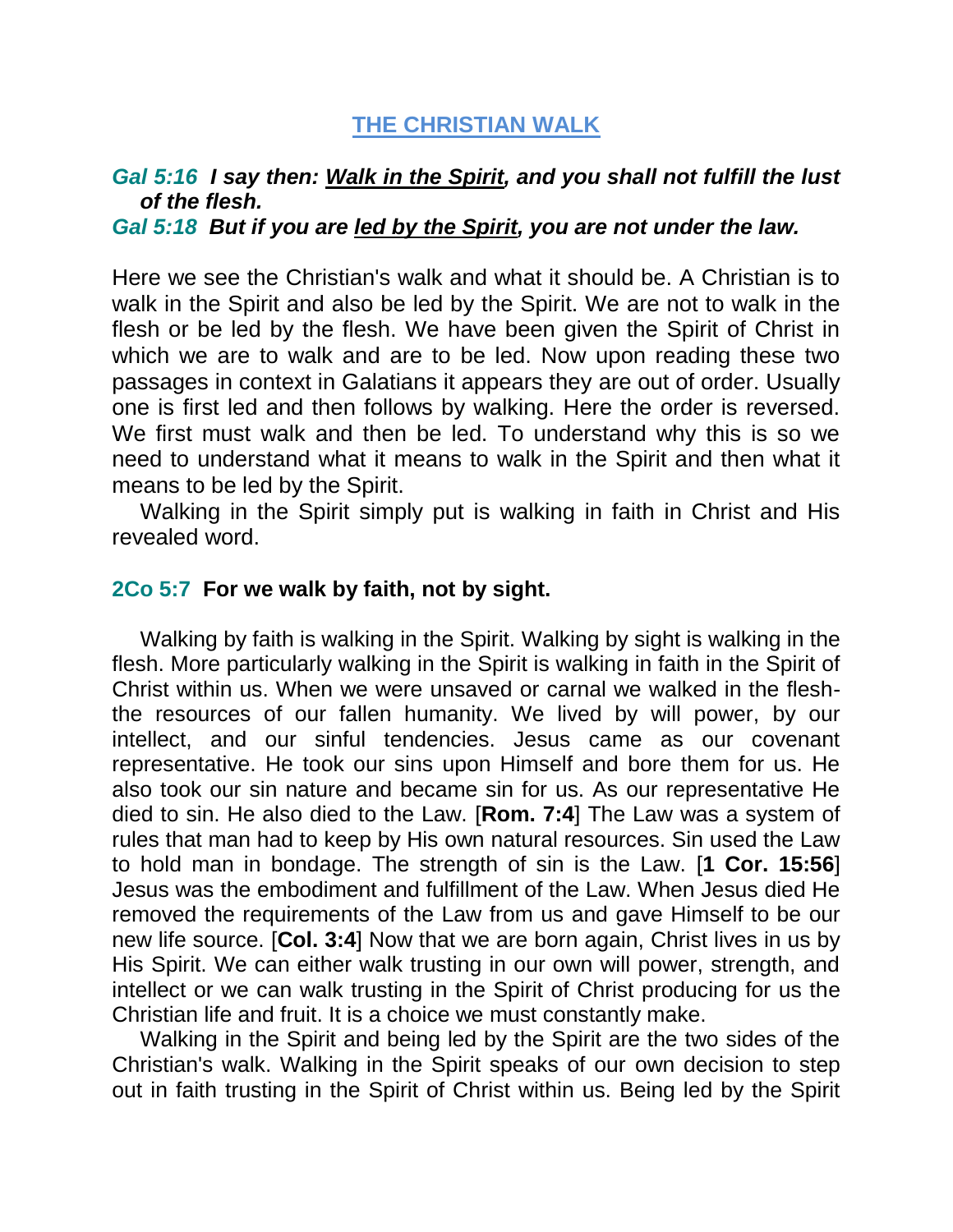speaks of God's work and aid in our walking. There is a man side and there is a God side. Jesus came and did all He is going to do to provide us with all things that pertain to life and godliness. [**2 Peter 1:3**] He suffered, died, rose from the dead, and was seated in heaven. Once he was glorified He sent His Spirit to abide in us and empower our walk of faith in the earth. However, this walk must begin with us! We first need a revelation of our own inability to live the Christian life, then a revelation of the indwelling Spirit who has been sent to empower us to walk the Christian life out. We must stop our own attempts at producing the Christian life, and receive the Christian life through the Spirit, which will produce the Christian walk. If we will decide to trust in the Spirit to produce the Christian life then He surely will empower us to walk it out. The minute we decide to trust in our own resources, then the Spirit ceases to help us. It begins with us. We walk..the Spirit leads.

What then does it mean to be led by the Spirit? The word "led" in Greek is **ago**. This Greek word translated as led, does not have the same meaning we would assign today to the word led. Today if someone said they will lead us, we would expect them to go ahead of us, and we would follow their steps. This is not what this Greek word means. A better translation for the word **ago** is to bring with, or carry along. This word implies force being applied that causes you to be propelled forward. Here are some ways this word has been used in the New Testament.

## Mat 10:18 You will be **brought** before governors and kings for My sake, as a testimony to them and to the Gentiles.

They would be seized and brought forcefully to the governors.

Mat 21:2 saying to them, "Go into the village opposite you, and immediately you will find a donkey tied, and a colt with her. Loose *them* and **bring** *them* to Me.

They put a rope around the colt's neck and they tugged on the rope and brought the colt.

Mar 13:11 But when they shall **lead** *you*, and deliver you up, take no thought beforehand what ye shall speak, neither do ye premeditate: but whatsoever shall be given you in that hour, that speak ye: for it is not ye that speak, but the Holy Ghost.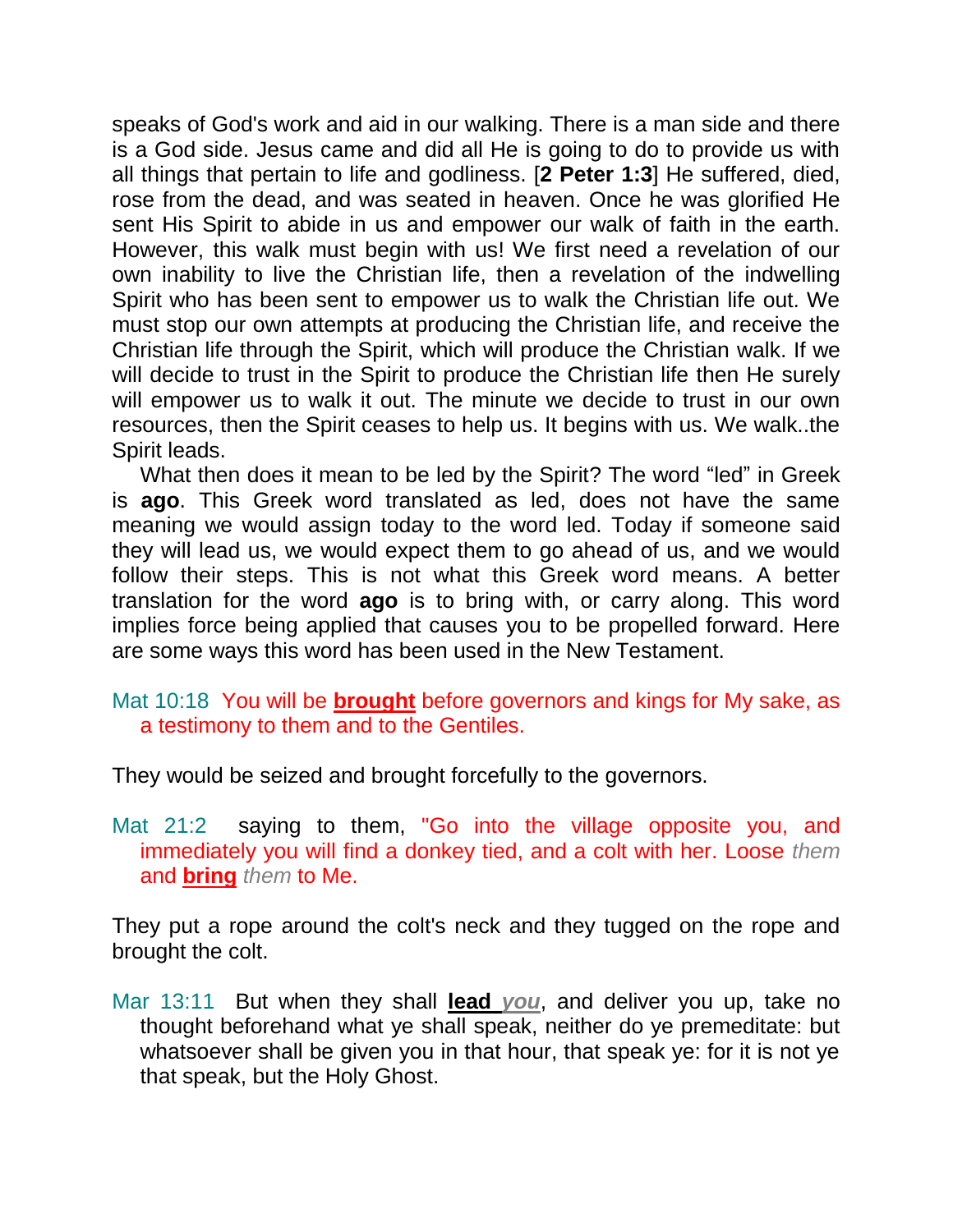Again this word means they are being forcefully brought before magistrates.

- Luk 4:28 So all those in the synagogue, when they heard these things, were filled with wrath,
- **Luk 4:29** and rose up and thrust Him out of the city; and they **led Him** to the brow of the hill on which their city was built, that they might throw Him down over the cliff.

The enraged citizen's grabbed Jesus and forcefully pushed him out to the brow of the hill to push him off.

Luk 10:34 So he went to *him* and bandaged his wounds, pouring on oil and wine; and he set him on his own animal, **brought** him to an inn, and took care of him.

The wounded man could not fully walk himself so the good samaritan brought/carried him to the inn.

Luk 18:40 So Jesus stood still and commanded him to be **brought** to Him. And when he had come near, He asked him,

This blind man could not walk to Jesus because of His physical ailment. He had to be brought by the hand by someone else.

Luk 19:27 But **bring** here those enemies of mine, who did not want me to reign over them, and slay *them* before me.' "

The enemies were forcefully brought.

Luk 22:54 Having arrested Him, they led *Him* and **brought** Him into the high priest's house. But Peter followed at a distance.

The officers came and grabbed Jesus and brought/pushed Jesus to the High Priest's house.

We see in the above verses we see how the Greek word ago is used. In many of the passages above the person who was led were being led against their will. However, the Spirit will never lead us against our will. That is why our decision to walk is mentioned before being led by the Spirit.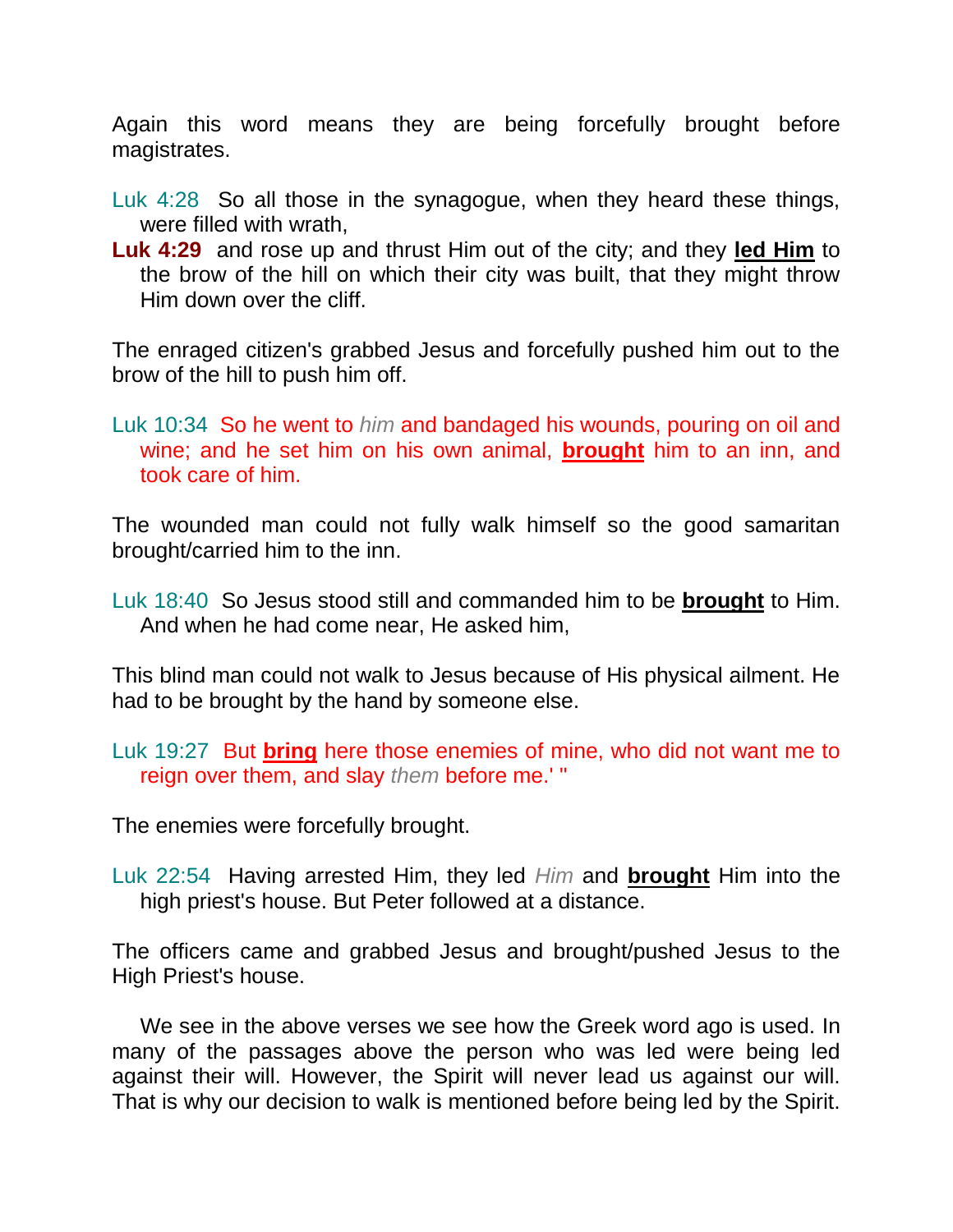To a Greek's mind when Paul said that the Spirit would led us, they would have in mind the Spirit to take hold of us and forcefully bring, carry, or empower us with our consent to the destination in which the Spirit intended. This kind of leading was promised by God in the New Covenant.

Eze 36:25 Then I will sprinkle clean water on you, and you shall be clean; I will cleanse you from all your filthiness and from all your idols.

Eze 36:26 I will give you a new heart and put a new spirit within you; I will take the heart of stone out of your flesh and give you a heart of flesh.

Eze 36:27 I will put My Spirit within you and **cause you to walk** in My statutes, and you will keep My judgments and do *them.*

God promised in the New Covenant that He would cleanse us, give us a new heart, give us a new passion for Him, and then place His own Spirit in us who would **CAUSE** us to walk in His statutes. This phrase "cause you to walk" is a clear description of what Paul meant by the phrase to be "led by the Spirit". The Spirit causes us to walk in a way in which it would not be possible for us to do otherwise.

Walking in the Spirit is contrasted with walking in the flesh. "If we walk in the Spirit we will not fulfill [walk in] the lust of the flesh". However, being led by the Spirit is contrasted with being under the Law. "If you are led by the Spirit you are not under the Law". Walking in the Spirit means we use our will to trust in the Spirit to produce the Christian life and virtues for us instead of living by will power. We then act in faith believing the Spirit is producing it in us as we act on the Word. Being led by the Spirit speaks of God producing for us what we cannot produce for God. **The Law was God demanding from man to produce for Him what we could not produce**. God knew this, but we did not, until we failed miserably. You will not be able to walk in the Spirit and be led by the Spirit until you come to the complete knowledge that you cannot live the Christian life yourself. The Christian life is not hard, it is **IMPOSSIBLE**, if you try to produce it yourself! Being led by the Spirit is God providing Himself what He is demanding from us. This is grace! In the New Covenant God will never demand from us what He has not first placed within us or first produce for us.

To give a practical example of this let's say someone was mean to you. God tells us to love them and do good to them. [**Matt. 5:44**] In the flesh, you cannot love them like you should. If you trust in your own ability to try to love them, the best you could come up with was a plastic smile with clenched teeth! However, the Spirit of Christ is on the inside of us. He is love. We can simply turn to the Lord and say, "Lord in myself I cannot love